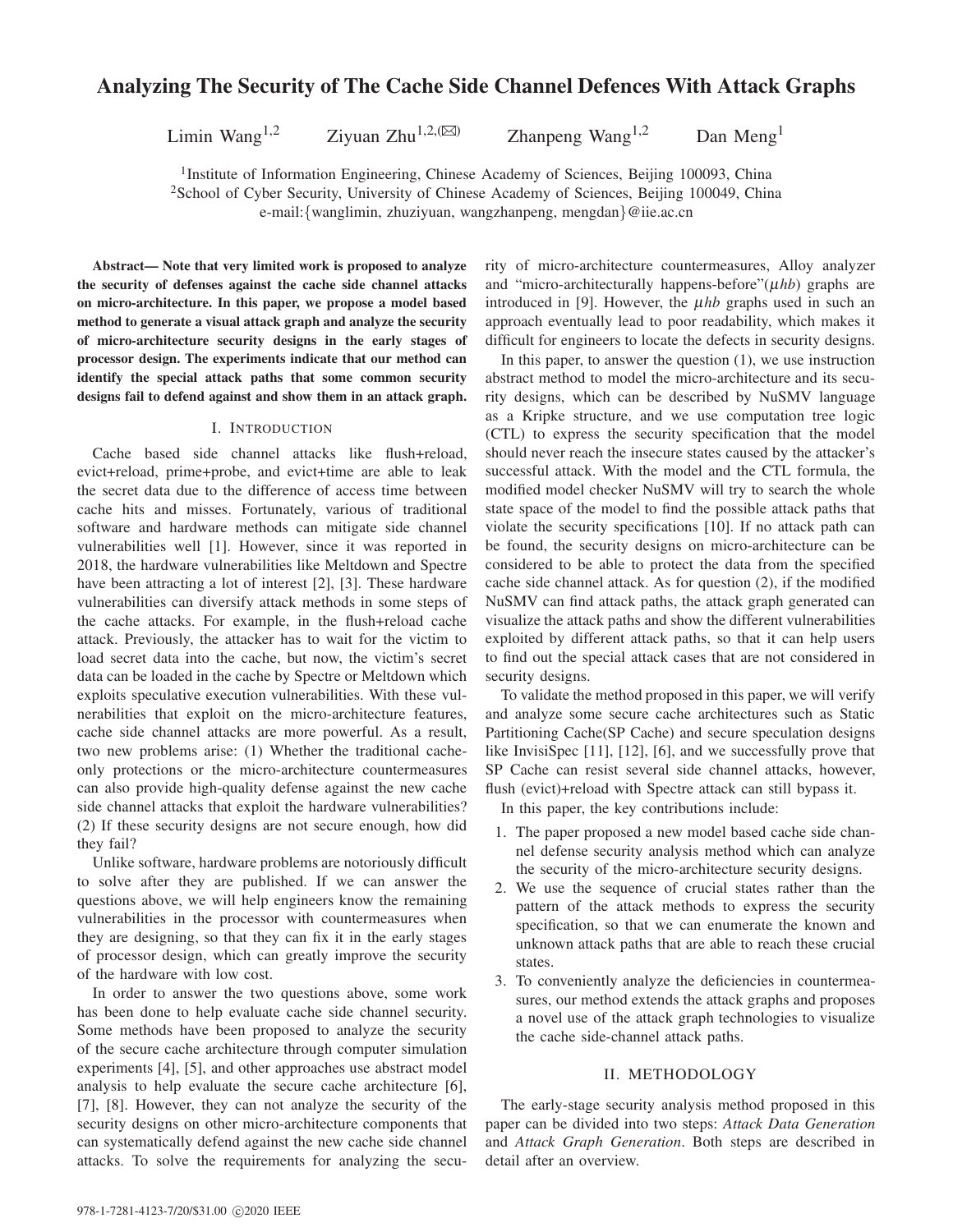#### *A. Overview*

Fig.1 presents an overview of the side channel defense security analysis method. In this tool flow, the micro-architecture model described by NuSMV language and the security specification described by CTL are the inputs of the modified NuSMV. Then the modified NuSMV will verify whether the model satisfies the specification, if the model satisfies, the modified NuSMV will output the result *OK*, otherwise, the modified NuSMV will generate multiple counterexamples to prove the security designs are not secure enough. Then an attack graph will be generated based on these counterexamples. In order to make the final attack graph the tool flow outputs reduced and readable, the graph reduction module is necessary.

## *B. Attack Data Generation*

*1) Micro-architecture Model:* In this paper, we will use the instruction abstract method to model micro-architecture. The method executes an abstract instruction per step in program order, and the executing instruction will lead to state transitions of the micro-architecture [13], [14], [15].

The micro-architecture model is a Kripke structure that can express the state transitions, and it will be described by NuSMV language.

**Definition 1** Kripke structure *M* is a 4-tuple, let  $M = (S, I, R, \mathbb{R})$ *L*), and *AP* be a set of atomic propositions.

- *S* is a set of states. Every micro-architecture state in *S* usually contains the states of the several properties. For example, the properties of the different micro-architecture components and the properties of an attacker program and a victim program.
- *I* is a set of initial states.
- *R* is a transition relation,  $R \subseteq S \times S$ . It includes the state transitions triggered by the abstract instructions or the constraints between micro-architecture components.
- *L* is an interpretation function that maps from each state to the set of atomic propositions that are true in that state,  $L: S \longrightarrow 2^{AP}.$

The necessary properties and the state transitions in model *M* will be illuminated detailedly in the following.

Micro-architecture Components. The micro-architecture components and their properties we need should be chosen at first. For instance, to verify whether a secure cache architecture design is secure under the cache side channel attacks, cache is a necessary component and some of its properties like whether the victim's secret data is in the cache, denoted as *ExistSC (abbreviated as sc)* and whether the attacker's general data is in the cache, denoted as *ExistGN (abbreviated as gn)* should be added into each state in *S*.

The more components and properties are modeled, the more precise the model verification is. However, if too many properties are added into the model, the state space will explode during the model checking. Sensibly selecting components and properties to be modeled plays an important role in allowing the engineers to make a tradeoff between the precision and the complexity.



Fig. 1. Overview of cache side channel defense security analysis method. The large rectangle above represents the first step to generate attack data, and the large rectangle below indicates the second step to generate attack graphs. The little gray rectangles inside are tools, the arrows before and after tools mean inputs and outputs.

Abstract Instructions. The abstract instruction set will also help to decrease the complexity of the model. *load*, *store*, *jump*, *branch* are frequently-used abstract instructions, and some special but important instructions like *clflush* can also be included in the abstract instruction set as needed. *clflush* is an x86 instruction to invalidate the cache line that contains the specified linear address in all levels of the cache, it is often used in cache side channel attacks.

The state of the model *M* changes by executing the abstract instructions, denote the abstract instructions set as *A*, and denote the conditions that have to been satisfied to execute the instructions as  $F$ , and the semantics of execution of an abstract instruction is as follows.

$$
s \xrightarrow{a(a \in A) , f_a \subseteq s(f_a \in F, s \in S, s' \in S)} s'
$$
 (1)

Formula (1) shows that only when the instruction *a* runs and current state *s* satisfies what *a* needed, can state *s* change to *s'*. All of the state transitions like Formula (1) should be added into the set *R*.

In addition to the state transitions directly triggered by the abstract instructions, there are some state transitions triggered by the property changes in another micro-architecture component, and these constraints between different components should also be modeled. Take the cache coherence protocol for example, assume there are 2 cores, and their caches have the same data. When the data in one core is modified, the data in another core will become invalid. The state transitions triggered by MESI protocol should be added into *R*.

Attacker and Victim. The attacker and victim programs are a sequence of abstract instructions. Every abstract instruction in the programs will affect the current state of the microarchitecture. Once the state becomes a dangerous state, it means the attack succeeds.

For example, the current abstract instruction the attacker and the victim is executing can be denoted as *AttackerOP (aop)* and *VictimOP (vop)*. They are properties of an attacker and a victim, and both of them should be added into every micro-architecture state in *S*. At the moment, if *AttackerOP* is *store*, the secret data is in the cache, and the attacker aims to occupy the cache sets where the victim's secret data is stored, so that the secret data will be evicted out of the cache. Then the property *ExistSC* will change from *true* to *false*.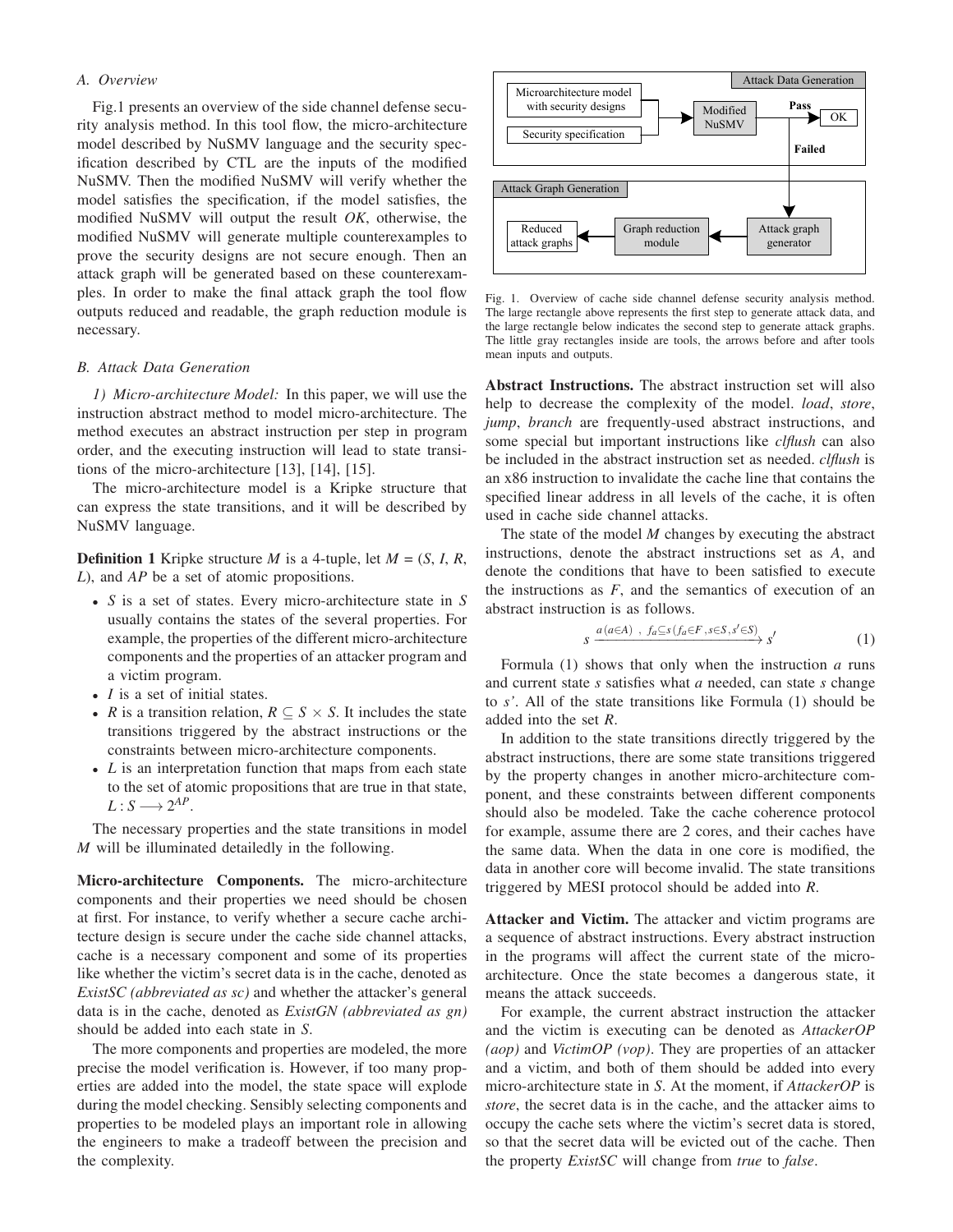The secure problem here is the external interference between the attacker and the victim [7]. Specifically in this example, what the attacker does can affect the victim's data in cache. Some security designs like SP Cache are used to solve this problem. SP Cache isolates the victim and the attacker to ensure that they do not share partitions, after applying the SP Cache to our processor, the state transitions triggered by *store* mentioned above will not be in *R*.

*2) Security Specification:* In this paper, the aim of the security designs is to ensure the safety property that the system should never reach the *dangerous* states, and the safety property can be described as a security specification in CTL, which is shown in (2). The CTL formula symbols can be found in Table I.

$$
\neg EF (dangerous) \tag{2}
$$

For cache side channel attacks, even though exploits are increasing rapidly, but the relevant insecurity states do not. Therefore, we can conveniently develop security specifications for them. In different exploits, the attacker uses different vulnerabilities to make the system reach the same insecure state. These states that have to be satisfied during the attack are called crucial states in our paper. A cache side channel attack can be divided into several attack steps, and when the current crucial state meets what the attack step needs, the attack step can be triggered. If this attack step is successful, then it will make the system become another crucial state the attackers expected. If the current state meets what the next attack step needs, the subsequent attacks will continue. As long as one of these crucial states is not satisfied, the attack fails. For example, in the flush+reload attack, if the computer system has the instruction *clflush*, the first attack step that flushing the cache can be triggered, if successful, the specified cache data will be flushed, and then the next attack step can be performed. In the first step of the evict+reload attack, the attackers can also reach the same crucial state by evicting the cache.

The *dangerous* in formula (2) can be described as a sequence of crucial states in CTL, and then is used in the modified NuSMV. In this way, the modified NuSMV can find the known and even unknown attack paths that can reach the crucial states in *dangerous* as much as possible.

*3) Model Checking In The Modified NuSMV:* In CTL model checking, given a Kripke structure *M*, a computation path of *M* is a sequence of state transitions start from one of the initial states *I*, and the state transition rules can be found in *R*. With transition relation *R* and initial states *I*, *M* can represent all of the possible paths from the initial states. To verify whether the model satisfies the specification (2), the modified NuSMV will try to check all of the computation paths, and find a path that satisfies the *dangerous*. If the modified NuSMV finds it, this path will be shown as a counterexample. According to the counterexample, we can know every step that how the model change from initial normal states to reachable crucial states and what the attacker and the victim do in each step. Denote that the modified NuSMV in our paper can find multiple counterexamples, and we can set an upper bound to limit the search length of a counterexample as required. Every counterexample found is an

TABLE I SYMBOLS OF CTL OPERATORS

| Operations <sup>a</sup> | Symbols            | Description                     |  |
|-------------------------|--------------------|---------------------------------|--|
| Path                    | A                  | for All of the path             |  |
| Quantifier              | E                  | there Exists at least one path  |  |
|                         | Xφ                 | $\phi$ holds at neXt time       |  |
| Temporal<br>Symbols     | Gφ                 | $\phi$ holds Globally,          |  |
|                         | Fφ                 | $\phi$ holds at Future          |  |
|                         | $\phi$ U $\varphi$ | $\phi$ holds Until $\phi$ holds |  |

*a* In CTL, every CTL operation is always a combination of the path quantifier and the temporal symbol. For example, *EF*φ denotes there exists at least one path that  $\phi$  holds at future.

attack path, and all of the attack paths can be used to generate an attack graph, which is readable and very convenient to help users analyze the vulnerabilities that are here to stay.

## *C. Attack Graph Generation*

*1) Attack Graphs:* The formal model checking method is rigorous, so that there are many redundant paths in the counterexamples the modified NuSMV generates. To help users analyze the attack paths easily, attack graphs are utilized to simplify and visualize these attack paths.

Algorithm 1 shows how to turn multiple counterexamples into an attack graph. An attack graph consists of several attack paths, and an attack path includes nodes and edges. The nodes represent the states of micro-architecture, the edges between nodes are the abstract instructions the attacker and the victim are executing. This algorithm will traverse all of the counterexamples, and determine whether the state in the counterexample is a crucial state by comparing with the crucial states in security specification, and then record the results in the *AGNode*. Finally, the counterexamples will be translated to the attack paths, and then are rendered to an attack graph.

*2) Attack Graph Reduction :* Fig.2 shows the three situations that influence the readability of attack graphs. In Fig.2, (a), most states in the two attack paths are the same, this situation will be solved by merging the same states when generating the attack graph, the merged attack paths are presented in Fig.2, (b). When there are a number of attack paths in an attack graph, it is beneficial to merge the same states so that the security problems become easier to find for engineers. Fig.2, (c) represents two repeated attack paths and Fig.2, (d) shows two logically equivalent attack paths, if the attack path  $s1 \rightarrow s2 \rightarrow s3 \rightarrow s4$  means a successful attack, the path  $s1' \rightarrow s2' \rightarrow s1 \rightarrow s2 \rightarrow s3 \rightarrow s4$  can also represent a successful attack, so the longer one is redundant. Fig.2, (c) and Fig.2, (d) will be reduced in the graph reduction module.

## III. CASE STUDY: CACHE SIDE CHANNEL DEFENSE SECURITY ANALYSIS

In this section, we use a simple case to show how to analyze the security of the security designs under the cache side channel attacks flush+reload with Spectre attack and evict+reload with Spectre attack.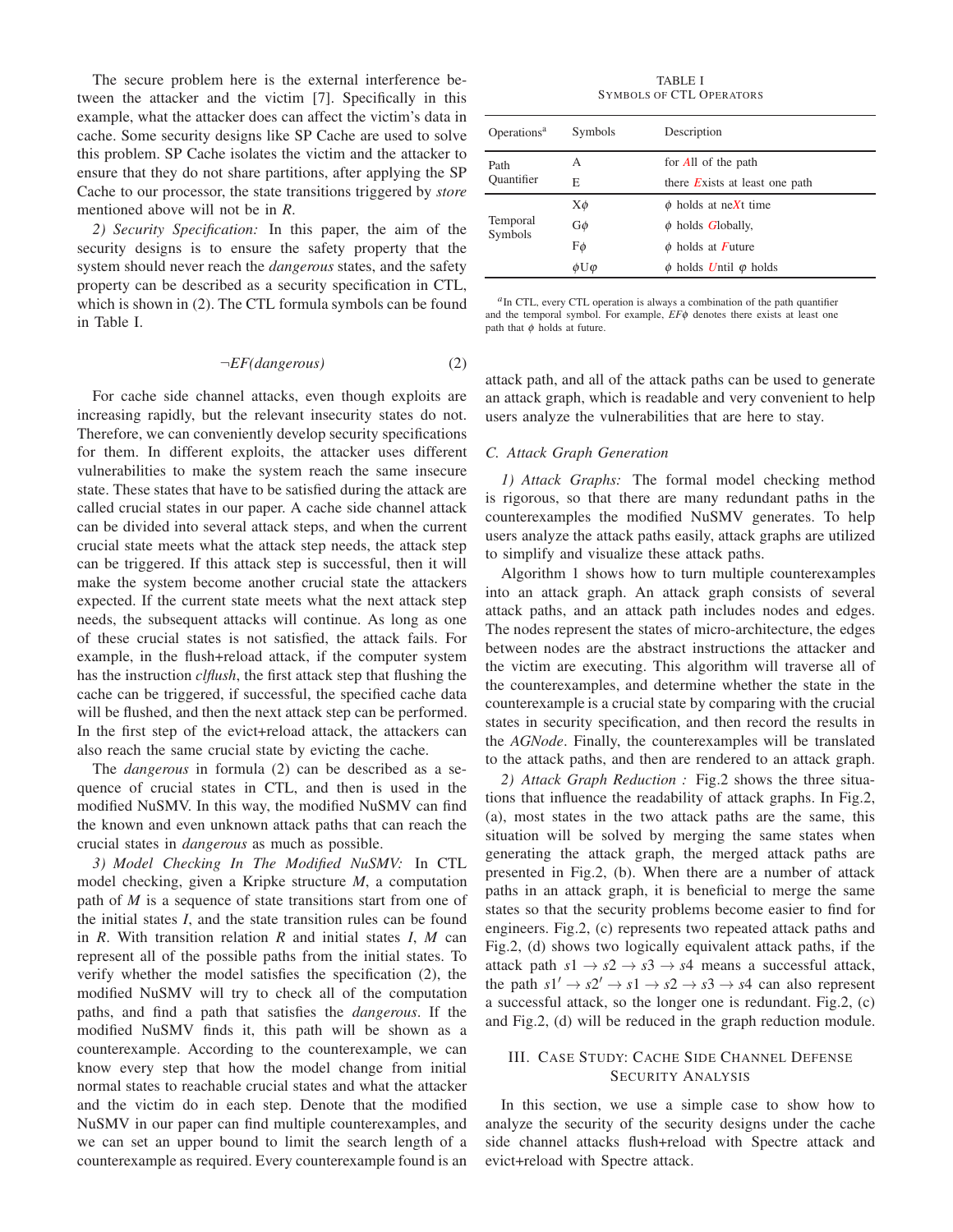## Input:

Counterexamples *ce*: every counterexample *ce*[*i*] is a list of states.

crucial states and their names: *i states* and *i names*. Output:

an attack graph *AG*: *AG* is a list of *AP\**.

- 1: typedef struct *AGNode* {
- 2: DataType *state*, *aop*, *vop*;
- 3: BOOL *is crucial state*;
- 4: STRING *name of state*
- 5: } *AGNode*, *AP\**;
- 6:
	-
- 7: for each counterexample *ce*[*i*] do
- 8: *AP\** ap; /\* *ap* is an attack path \*/
- 9: for each state *ce*[*i*][*j*] do
- 10: AGNode *node*;
- 11: *node.aop* = *ce*[*i*][j].*aop*;
- 12: *node.vop* = *ce*[*i*][j].*vop*;
- 13: remove *aop* and *vop* from *ce*[*i*][j];
- 14:  $node.state = ce[i][i];$
- 15: **if** *node.state*  $\in$  *i\_states* **then**
- 16: *node.is crucial state* = *TRUE*;
- 17: *node.name of state* = find the name of *node.state* in *i names*;
- 18: end if
- 19: add *node* into *ap*;
- 20: end for
- 21: add an attack path *ap* into *AG*;
- 22: end for
- 23:  $AG = \text{reduceAttackGraph}(AG);$
- 24: return *AG*;

Micro-architecture Model. Note that to make the case easy to understand, this micro-architecture model will be as simple as possible. For example, multi-cores and pipelines are not necessary for flush (evict)+reload with Spectre, so they are not added into the model, but they can also be modeled if needed [15], [16].

Assume the micro-architecture model in this case is *M*, *M* is a Kripke Structures. Table II shows all of the Microarchitecture properties included in S. *ExistSC*, *ExistGN*, *AttackerOP* and *VictimOP* have been explained in Section II. *PredictionResult* represents whether the result of the branch predictor is correct, *TSuccessful* and *TFailed* mean both of the outcomes of the branch predictor are *Taken*, the predicted results are correct and wrong respectively. On the contrary, *NTSuccessful* and *NTFailed* represent the outcomes are *Not Taken*. *Mode* shows the operation that the processor is performing, for example, after the branch predictor fails to predict the result of a *branch*, the processor will have to squash the pre-executed instructions, then *Mode* will be labeled as "squash". *RWAddr* means the address an attacker or a victim accesses. *Wtime* is a little special, it is a flag that records the times of an attacker continuously performs write operations, when *Wtime* is larger than *n* (*n*=3 in this paper), that means the attacker has evicted the victim's data out of the cache.

Then we will use NuSMV language to describe the tran-



Fig. 2. (a) Attack paths with similar structure. (b) Attack paths that merging the similar structure (c) Attack paths with the same structure. (d) Attack paths with useless structures.

sition relation *R*. According to the formula (1), *R* can be obtained in Fig.3, which shows even when executing the same abstract instructions, if the current states are different, the transitions will be different.

Security Specification. As Fig.4 shows, the flush+reload attack can be divided into three steps. At first, the attacker has to clean a cached memory location, the memory address is carefully selected. Then the attacker wait for the victim to load the secret data to the cache position that was just flushed. Finally, the attacker will try to access the memory location again, the fast access speed means the victim has loaded the data, and the data was cached in that flushed position. The evict+reload attack is similar to the flush+reload, however, instead of using *clflush*, the attacker evicts the victim's data by continuously accessing the memory until the secret data in the cache is replaced and no longer cached.

The Spectre attack can train and mislead the branch predictor to make a wrong speculative prediction. When speculative execution, the executing instructions of an attacker can access the out-of-bounds address, then the data information accessed will be cached. However, when the branch predictor finds the incorrect prediction and squashes the speculated instructions, the cached secret data will not be cleaned.

With Spectre attack, at the second step of flush (evict)+reload, the attacker does not have to wait for the victim, and they can exploit Spectre to access out-of-bounds memory address where the victim's data is stored, then the secret data information will be also cached.

According to Section II, to check and analyze the vulnerability of the security designs in micro-architecture, we need to define security specifications based on the crucial states in Fig.4. The crucial state *S2* means that after flushing or evicting, the secret data is not in the cache (*sc=false*), and *S3* represents that after Spectre attack (*md=squash*), the secret data information was cached in that flushed or evicted position again(*sc=true*). To block the attack paths in Fig.4, *S2* or *S3* should not be satisfied, which is the aim of the security designs on micro-architecture.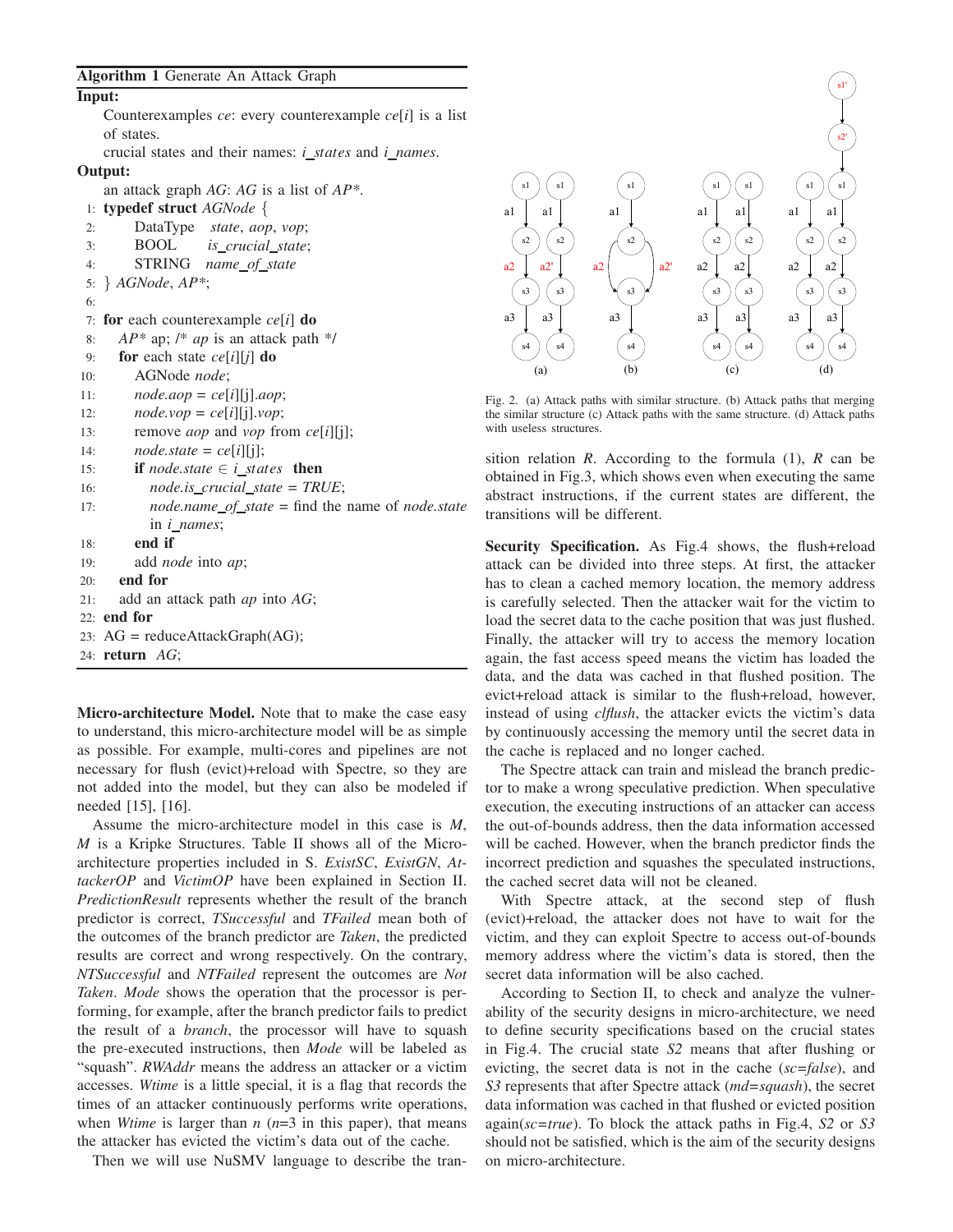TABLE II SELECTED MICRO-ARCHITECTURE COMPONENTS AND PROPERTIES

| $P_i^{\rm a}$  | Components                 | Properties (abbr.) |                 | Value                        |
|----------------|----------------------------|--------------------|-----------------|------------------------------|
| $P_1$          | Cache                      | ExistSC            | $(\mathrm{sc})$ | boolean                      |
|                |                            | ExistGN            | (gn)            | boolean                      |
| P <sub>2</sub> | <b>Branch</b><br>Predictor | Prediction-        |                 | TSuccessful, TFailed         |
|                |                            | Result             | (pr)            | NTSuccessful, NTFailed       |
| $P_{3}$        | Processor                  | Mode               | (md)            | normal, squash               |
|                |                            |                    |                 | prediction, evict            |
| $P_4$          | Attacker                   | AttackerOP         | (aop)           | clflush, load, store, branch |
|                |                            | RWAddr             | (addr)          | addr_sc, addr_gn             |
| $P_5$          | Victim                     | VictimOP           | (vop)           | clflush, load, store, branch |
|                |                            | RWAddr             | (addr)          | addr_sc, addr_gn             |
| P6             | Flag                       | Wtime              | (tm)            | unsigned integer             |

 ${}^{a}P = (p | p \in \bigcup_{i=1}^{6} P_i)$ ,  $P_i$  is a set of *Properties* in Row i. Every micro-architecture state in *S* should contains the properties in *P*.

Safety properties 1 *What the attacker does can never affect the victim's data in the cache.*

Safety properties 2 *Cache should also be cleaned when squashing.*

According to the *S2* and *S3*, we can summarize the *Safety properties 1* and *Safety properties 2*. If the micro-architecture model satisfies *Safety properties 1* and *Safety properties 2*, the security designs will be considered to be secure enough under the flush (evict)+reload attacks with Spectre. These safety properties can be manually described as a security specification in CTL, which is shown in formula (3).

$$
\neg EF(E[sc = false \ U((md = squash)EX(sc = true))]) \tag{3}
$$

The *dangerous* state in formula (3) means that there is a path, and in this path, one of the states (*sc = false*) represents that the first step of flush + reload is successful, and the data of the victim in the cache is flushed by an attacker. Then the state holds until NuSMV finds another state (*md=squash*), this state represents that at the second step, Spectre attack is successful, the secret data of the victim has been cached, and the processor is squashing after the wrong prediction caused by the attacker. And then NuSMV finds that in the next state (sc=true), the secret data cached during the Spectre attack is still in the cache after squashing. Formula (3) means that if there exists no path that can match *dangerous*, the micro-architecture with secure designs will be considered secure enough under flush+reload with Spectre.

Experiments. With the model and specification above, the attack graph will be generated. Fig.5, (a) is the attack graph of micro-architecture without any security designs, the circles represent the states of micro-architecture, and the arrows between two circles represent the abstract instructions, the red rectangles represent the crucial states. It is clear that there are many attack paths, which means the micro-architectures



Fig. 3. The transition relation built based on the formula 1 for abstract instruction *load*, *store*, *branch*, and *clflush*. The *branch* has 2 transitions, the first one is triggered by abstract instruction, the second one is triggered by the outcomes predicted by branch predictor.

without any security designs are not secure under the flush (evict)+reload with Spectre attack.

Then we use SP Cache to try to block the attack paths. With this countermeasure, evicting others' data out of the cache by continuously *store* will be not allowed. The new attack graph generated is shown in Fig.5, (b).

Fig.5, (b) and Table III shows the model with SP Cache still have 81 counterexamples. By contrast with Fig.5, (a), we find the SP cache can successfully defend against the evict+reload attack, however, the micro-architecture is still insecure under the flush+reload attack.

In addition, the two leftmost attack paths are remarkable unknown variants. When the attack starts, if the victim's secret data have not been stored in the cache partition of the victim yet, the first attack step will be not necessary (the final accuracy will be lower). And in the second step, due to the Spectre attack, the attacker can access the victim's address illegally, then the data accessed can be mapped to the attacker's address, which is cached to attacker's cache partition. And in the third step, the attacker can probe the secret data as usual in his cache partition. The cases shows that the recently discovered Spectre attack will help the traditional flush (evict)+reload attacks bypass the protection of the SP cache. In general, The SP Cache works, but it can only make the *S2* caused by *evict* unsatisfied.



Fig. 4. The attack steps in flush+reload attack and evict+reload attack.